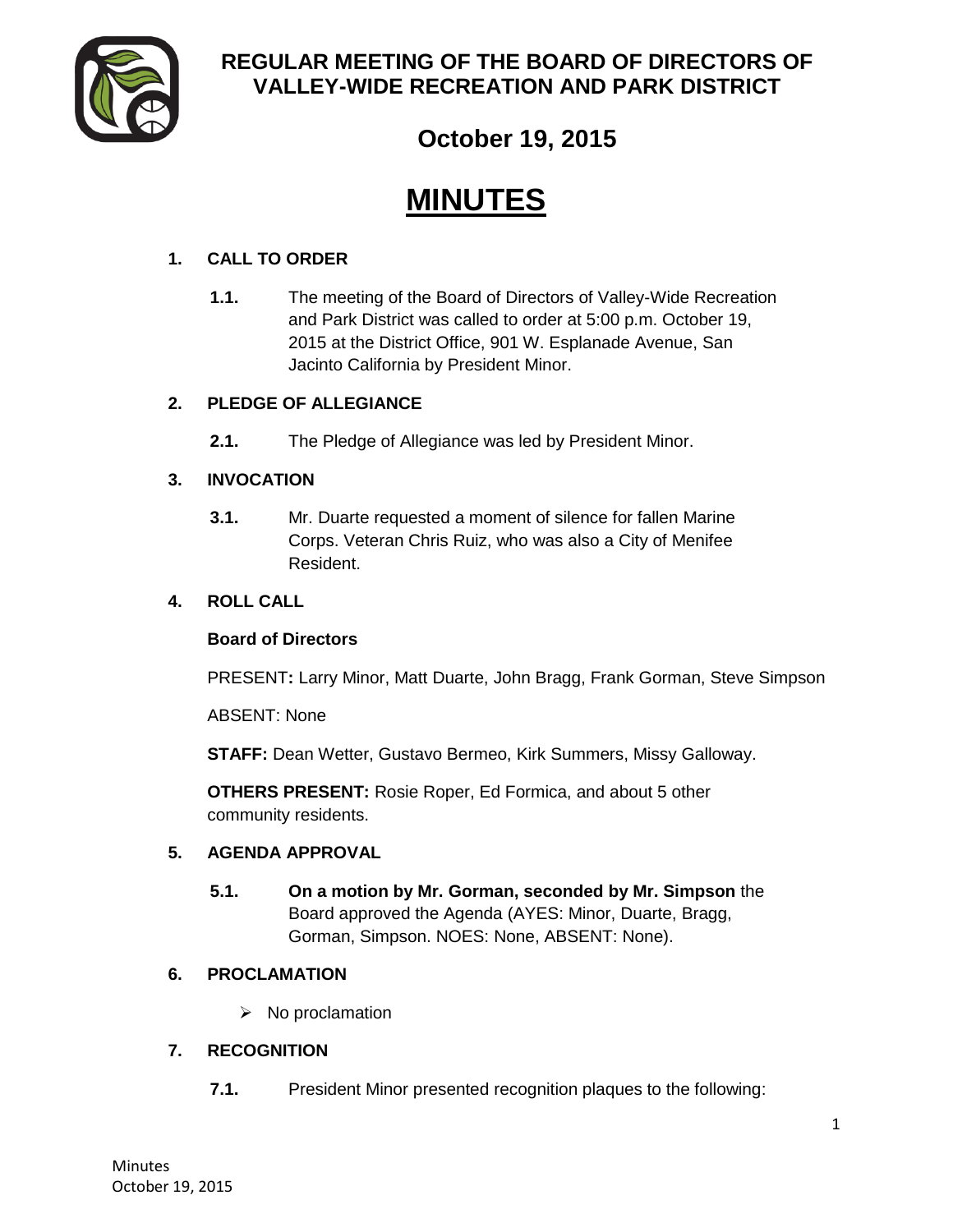- $\triangleright$  Rosie Roper, Oldlympics volunteer
- Ed Formica, Community Supporter (5:37)

#### **8. PUBLIC COMMENTS – NON AGENDA ITEMS**

**8.1.** Rosie Roper commented that Pickle Ball courts are in high demand and additional courts in the valley would be utilized.

#### **9. BOARD COMMENTS**

- **9.1.** Mr. Bragg inquired about the District's plan implemented to prepare for El Nino. Mr. Bragg also recognized that October is Breast Cancer Awareness Month.
- **9.2.** Mr. Gorman requested to be invited to one of the El Nino preparation meetings.
- **9.3.** Mr. Duarte commended staff on their great efforts for the Dog Daze event and the Mahogany Creek Grand Opening.

#### **10. VALLEY-WIDE CHECK LIST**

**10.1. On a motion by Mr. Simpson, seconded by Mr. Gorman** the Board approved the Valley-Wide Clearing Accounts Checklist for September 2015: 80310-80714 (AYES: Minor, Bragg, Gorman, Simpson. NOES: None, ABSTAIN: Duarte, ABSENT: None).

#### **11. FINANCIAL STATEMENTS FOR SEPTEMBER 2015.**

**11.1.** The Financial Statements were received and filed.

#### **12. PRESENTATION**

**12.1.** Missy Galloway, Recreation Supervisor Diamond Valley Lake Aquatic Center gave a presentation on the summer pool activities.

#### **13. CONSENT CALENDAR**

*These items are considered routine in nature and will be approved with one motion.* 

- **13.1.** Approval of Minutes for the Regular Meeting of September 21, 2015.
- **13.2.** Waiver of Reading in Full of Any and All Ordinances listed on this agenda and provide that they be read by title only.

**On a motion by Mr. Simpson, seconded by Mr. Duarte** the Board approved the consent calendar (AYES: Minor, Duarte, Bragg, Gorman, Simpson. NOES: None, ABSENT: None).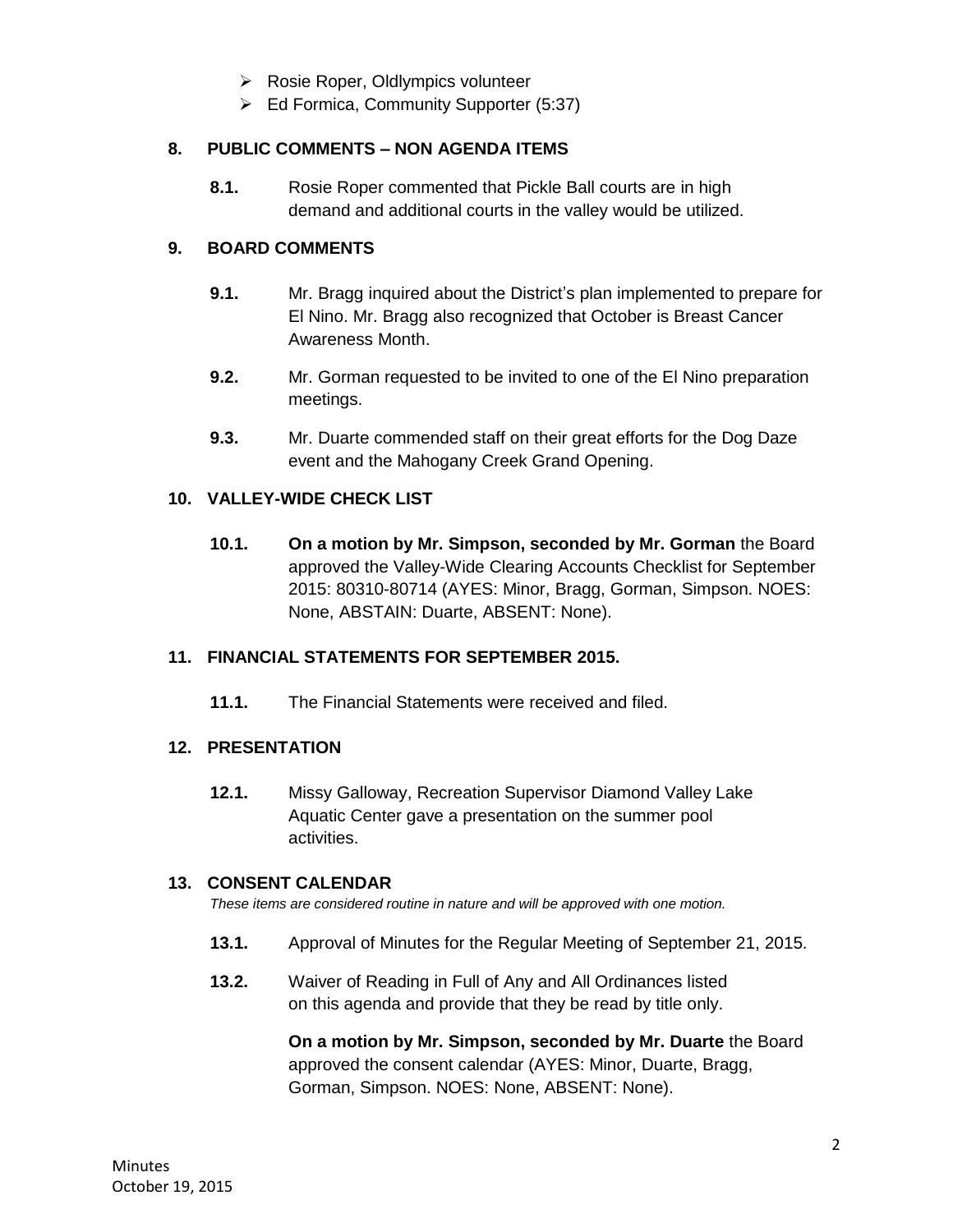#### **14. PUBLIC HEARING**

- **14.1. No Public Hearing**
- **15. OLD BUSINESS**
	- **15.1. No Old Business**
- **16. NEW BUSINESS**

# **16.1. Community Facilities District (CFD) Blessed Theresa of Calcutta Church**

 **On a motion by Mr. Gorman, seconded by Mr. Simpson** the Board adopted Ordinance No. 2015-1 - An ordinance of the Board of Directors of Valley-Wide Recreation and Park District, authorizing the levy of special taxes in a Community Facilities District Valley-Wide Recreation and Park District French Valley Community Facilities District Zone 4 (Blessed Teresa of Calcutta Church) (AYES: Minor, Duarte, Bragg, Gorman, Simpson. NOES: None, ABSENT: None).

# **16.2. Community Facilities District (CFD) Spencer's Crossing I**

 **On a motion by Mr. Simpson, second by Mr. Bragg** the Board adopted Ordinance No. 2015-2 - An ordinance of the Board of Directors of Valley-Wide Recreation and Park District, authorizing the levy of special taxes in a Community Facilities District Valley-Wide Recreation and Park District French Valley Community Facilities District Zone 5 (Spencer's Crossing I) (AYES: Minor, Duarte, Bragg, Gorman, Simpson. NOES: None, ABSENT: None).

# **16.3. Community Facilities District (CFD) Spencer's Crossing II**

 **On a motion by Mr. Bragg, second by Mr. Simpson** the Board adopted Ordinance No. 2015-3 - An ordinance of the Board of Directors of Valley-Wide Recreation and Park District, authorizing the levy of special taxes in a Community Facilities District Valley-Wide Recreation and Park District French Valley Community Facilities District Zone 6 (Spencer's Crossing II) (AYES: Minor, Duarte, Bragg, Gorman, Simpson. NOES: None, ABSENT: None).

# **16.4. Valle Vista Park (Exchange Club Park) Memorandum of Understanding**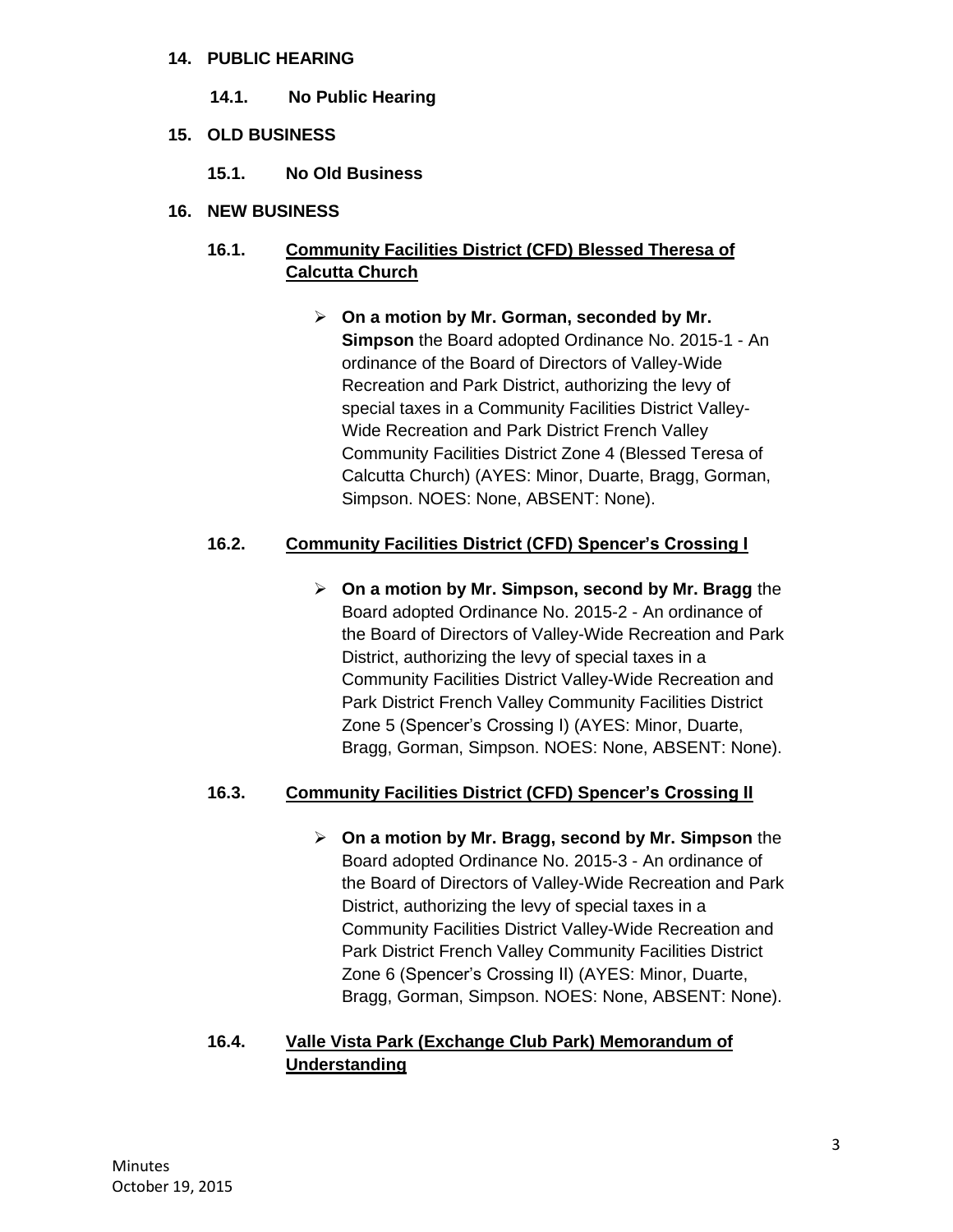- $\triangleright$  President Minor established an Ad Hoc committee to discuss amenities for the future park site. Mr. Minor appointed Mr. Simpson and Mr. Gorman.
- **On a motion by Mr. Gorman, second by Mr. Simpson** the Board authorized for Valley-Wide Recreation and Park District to enter into an MOU with Hemet Unified School District and the County of Riverside for the construction of the multipurpose community park located at Mayberry and Fairview in Hemet. (AYES: Minor, Duarte, Bragg, Gorman, Simpson. NOES: None, ABSENT: None).

# **16.5. Sponsor's Agreement for 2015/2016 CDBG Program – County of Riverside**

 **On a motion by Mr. Bragg, second by Mr. Simpson** the Board authorized for General Manager to enter into a Sponsor's Agreement for 2015/2016 CDBG Program with the County of Riverside - \$6,000. (AYES: Minor, Duarte, Bragg, Gorman, Simpson. NOES: None, ABSENT: None).

# **16.6. CDBG Funding 2016/2017**

- $\triangleright$  On a motion by Mr. Gorman, second by Mr. Simpson the Board approved to apply for 2016/2017 CDBG funding for the following:
	- City of Hemet: Youth Scholarship Program \$10,000.
	- City of Menifee: Youth Scholarship Program \$10,000

(AYES: Minor, Duarte, Bragg, Gorman, Simpson. NOES: None, ABSENT: None).

# **17. ITEMS FOR BOARD INFORMATION AND DISCUSSION**

**17.1.** Mr. Wetter announced the Oldlympics attendance was up this year and it went very successfully. Dog Daze and Mahogany Creek Park Grand opening went very well.

# **18. STAFF REPORTS**

- $\triangleright$  The Board received the following staff reports:
- **18.1.** Sport Center
- **18.2.** Trips & Excursions
- **18.3.** Valle Vista